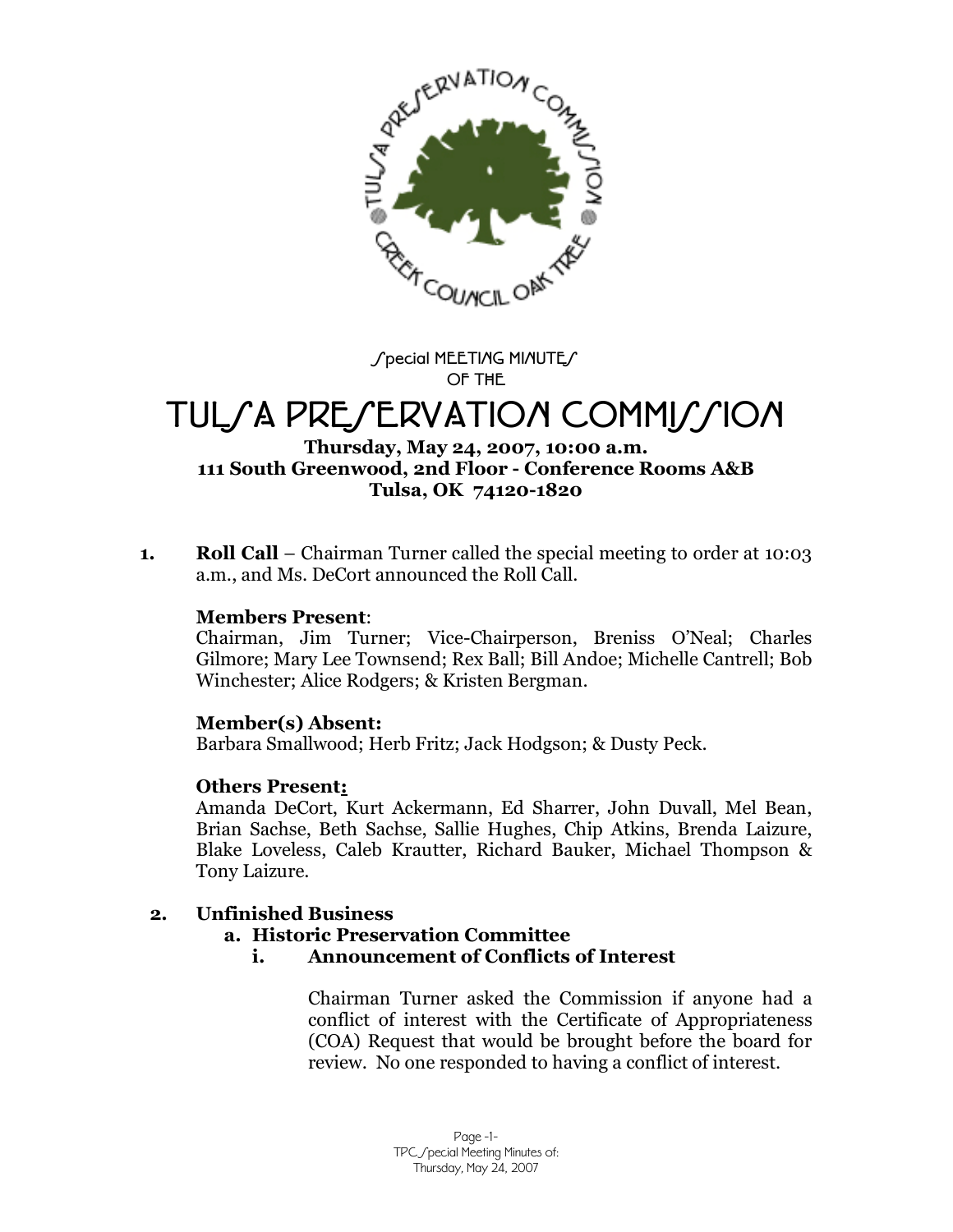# **ii. Applications for Certificate of Appropriateness**

1. **2007 S. Yorktown Ave.** (Yorktown) Applicant: Brian Sachse **New Construction** Request: Construction of new single-family house according to plans submitted. COA Subcommittee Complete Application Date: 05-08-07

Mr. Sharrer presented his presentation to the Commission on Brian Sachse's Certificate of Appropriateness proposal for new construction. Photographs and drawings were available for review; and a slide presentation was shown of the new construction proposal in Yorktown.

Mr. Sharrer stated that Mr. Sachse plans to construct a new single-family house according to plans submitted.

Vice-Chairperson O'Neal made a motion to approve Mr. Sachse's proposal based on the appropriate design guidelines under New Construction with the following conditions:

 $\Diamond$  With brick "shoulders" expressed on the chimney Commissioner Townsend seconded.

#### **Roll Call Vote to approve Brian Sachse's application w/conditions:**

Chairman Turner – Aye; V-Chairperson O'Neal – Aye; Charles Gilmore – Aye; Mary Lee Townsend – Aye; Rex Ball – Aye; Bill Andoe – Aye; Kristen Bergman – Aye; Michelle Cantrell –Aye; Bob Winchester – Aye;  $\&$ Alice Rodgers – Aye. The motion was **Approved Unanimously by members present and voting.**

*The Tulsa Preservation Commission Approved Brian Sachse's proposal based on guidelines for New Construction in Yorktown Historic District.*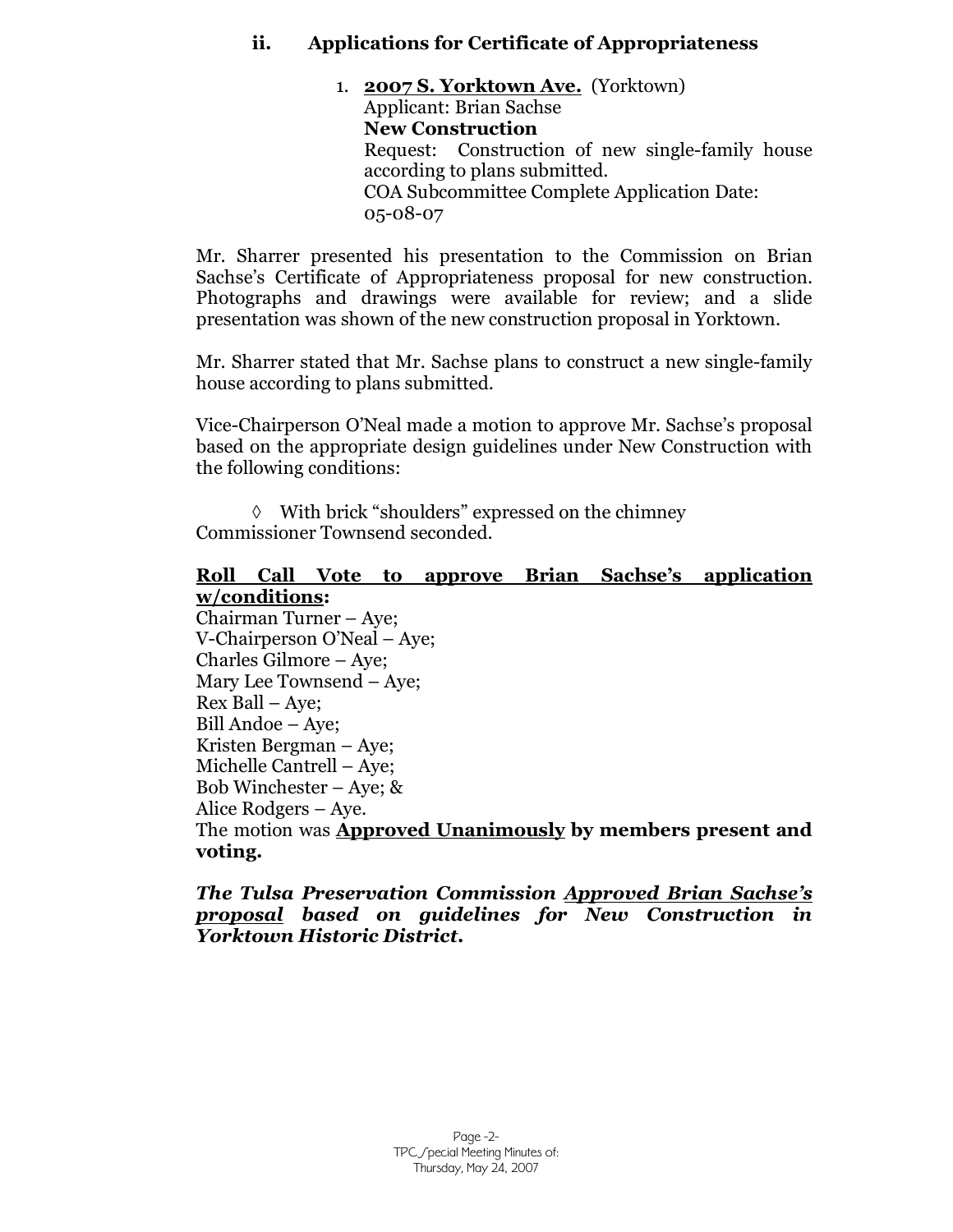# 2. **920 N. Cheyenne Ave.** (Brady Heights) Applicant: Johnece Thompson Request: Replace original wood double-hung windows with vinyl replacement windows, muntin patterns to match existing. COA Subcommittee Complete Application Date: 05-08-07

Mr. Sharrer presented his presentation to the Commission on Johnece Thompson's Certificate of Appropriateness proposal to restore her home. Photographs and drawings were available for review; and a slide presentation was shown of the historic structure in Brady Heights.

Mr. Sharrer stated that Ms. Thompson plans to replace the original wood double-hung windows with vinyl replacement windows with muntin patterns to match the existing.

Vice-Chairperson O'Neal made a motion to deny Ms. Thompson's proposal based on the appropriate design guidelines for Restoring Existing Structures in the Brady Heights Historic District. Commissioner Ball seconded.

#### **Roll Call Vote to deny Johnece Thompson's application:**

Chairman Turner – Aye to deny; V-Chairperson O'Neal – Aye to deny; Charles Gilmore – Aye to deny; Mary Lee Townsend – Aye to deny; Rex Ball – Aye to deny; Bill Andoe – Aye to deny; Kristen Bergman – Aye to deny; Michelle Cantrell – Aye to deny; Bob Winchester – Aye to deny; & Alice Rodgers – Aye to deny.

The motion was **Approved Unanimously to Deny by members present and voting.**

*The Tulsa Preservation Commission Denied Johnece Thompson's proposal based on guidelines for Windows & Doors, Preferred Option from Paragraphs #1 & #2; and Second Preference from Paragraphs #1 & #2 for Restoring Existing Structures in the Brady Heights Historic District.*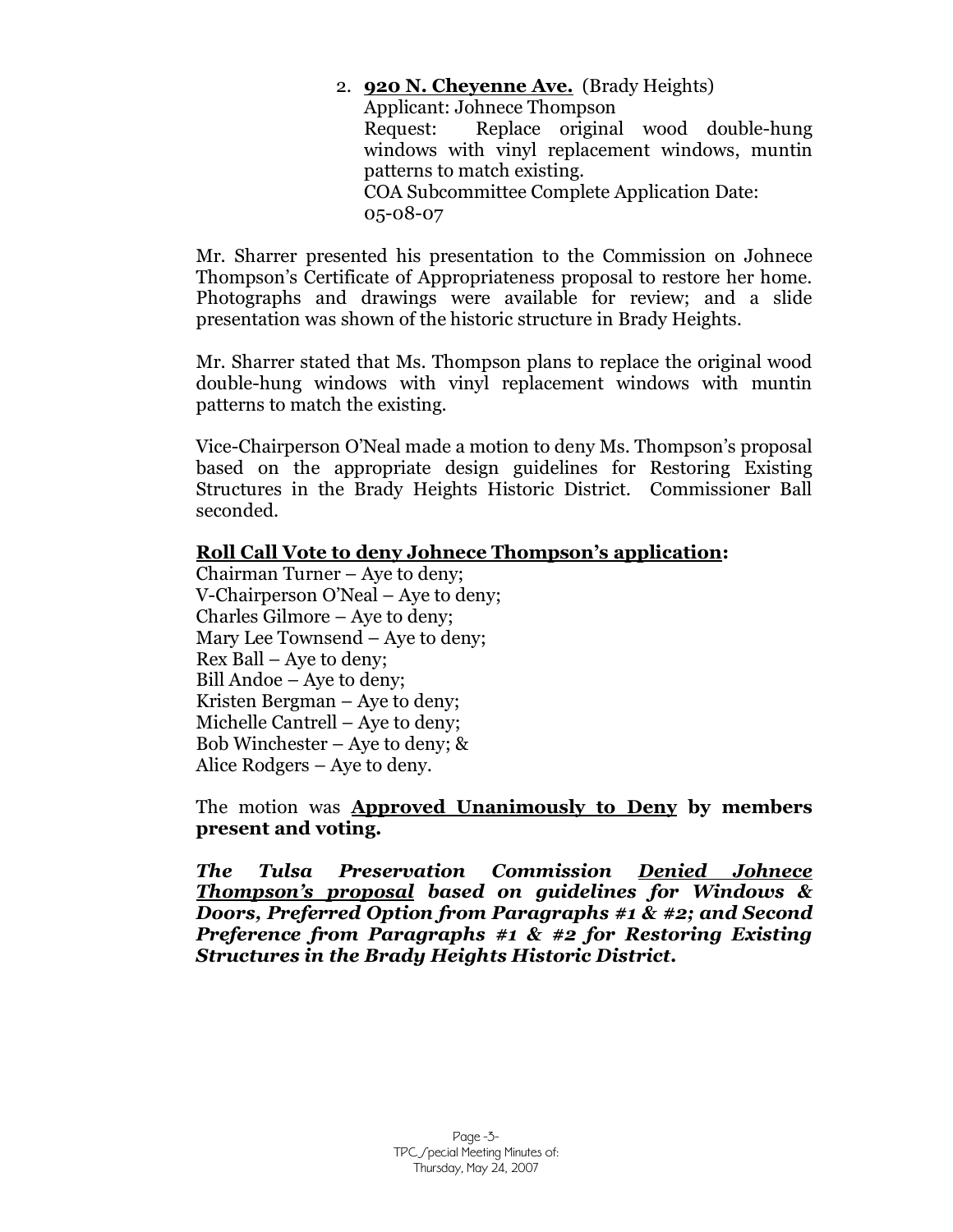#### 3. **1121 N. Cheyenne Ave** (Brady Heights) Applicant: Richard Barnett Request: Rehabilitation of house, including:

1) Construct addition on rear elevation of house to replace fire-damaged portion of existing house. Addition will utilize existing foundation and three new piers.

COA Subcommittee Complete Application Date: 05-08-07

Mr. Sharrer presented his presentation to the Commission on Part 1 of 7 Parts of Richard Barnett's Certificate of Appropriateness proposal for additions. Photographs and drawings were available for review; and a slide presentation was shown of the historic structure in Brady Heights.

Mr. Sharrer stated that on Part 1 of Mr. Barnett's proposal that he plans to construct an addition on the rear elevation of the house to replace the firedamaged portion of the house. He added that the addition will utilize the existing foundation and three (3) new piers.

Vice-Chairperson O'Neal made a motion to approve Part 1 of Mr. Barnett's proposal based on the appropriate design guidelines for Additions to Existing Structures in the Brady Heights Historic District. Commissioner Ball seconded.

# **Roll Call Vote to approve Part 1 of Richard Barnett's application:**

Chairman Turner – Aye; V-Chairperson O'Neal – Aye; Charles Gilmore – Aye; Mary Lee Townsend – Aye; Rex Ball – Aye; Bill Andoe – Aye; Kristen Bergman – Aye; Michelle Cantrell – Aye; Bob Winchester – Aye;  $\&$ Alice Rodgers – Aye. The motion was **Approved Unanimously by members present and voting.**

*The Tulsa Preservation Commission Approved Part 1 of Richard Barnett's proposal based on Preferred Option, Paragraphs #1, #2, & #3; Building Materials & Elements, Paragraph #1; Roofs, Paragraph #2; and Engineering Systems – Mechanical, Electrical and Plumbing, Paragraph #1 for Additions to Existing Structures in the Brady Heights Historic District.*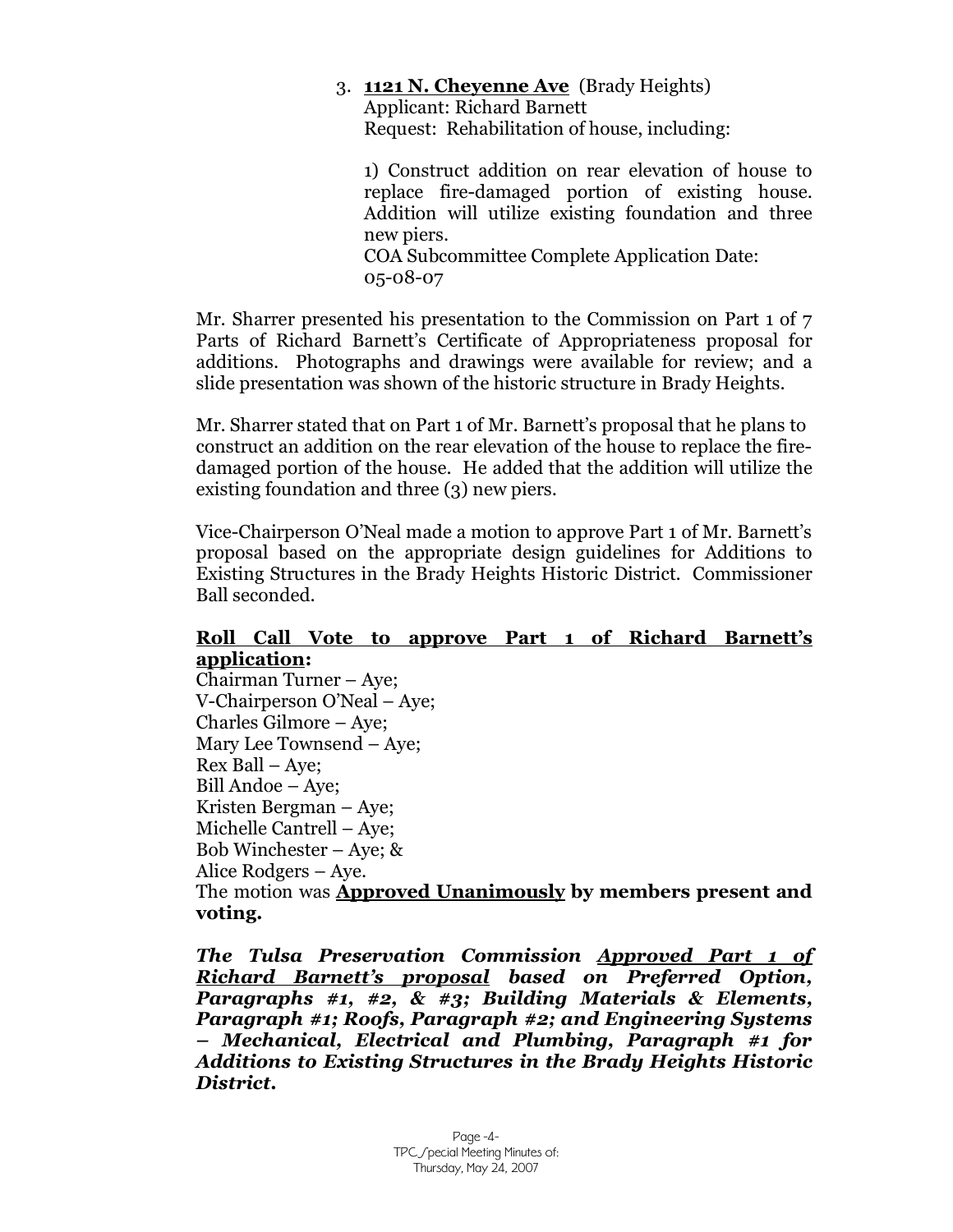# 3. **1121 N. Cheyenne Ave** (Brady Heights)

Applicant: Richard Barnett

Request: Rehabilitation of house, including:

2) Install wood 6/6 double-hung windows with aluminum clad exterior muntins, trimmed out with capitals in keeping with period style of house. Exceptions/special window conditions:

- On north elevation where picture window previously existed, install new picture window.
- On west end of north elevation, increase the size of the two existing window openings flanking the chimney to install 6/6 windows matching rest of house.
- On east end of north elevation, reduce the size of the two existing window openings and install wood 1/1 double hung windows to accommodate kitchen cabinetry.
- On east end of south elevation, cover one window opening to accommodate master bathroom configuration. Siding will be patched to match existing.

Mr. Sharrer presented his presentation to the Commission on Part 2 of 7 Parts of Richard Barnett's Certificate of Appropriateness proposal to restore. Photographs and drawings were available for review; and a slide presentation was shown of the historic structure in Brady Heights.

Mr. Sharrer stated that on Part 2 of Mr. Barnett's proposal that he plans to install wood 6-over-6 double-hung windows with aluminum clad exterior muntins, trimmed out with capitals in keeping with the period style of the structure.

Vice-Chairperson O'Neal made a motion to approve Part 2 of Mr. Barnett's proposal based on the appropriate design guidelines for Restoring Existing Structures in the Brady Heights Historic District. Commissioner Ball seconded.

#### **Roll Call Vote to approve Part 2 of Richard Barnett's application:**

Chairman Turner – Aye; V-Chairperson O'Neal – Aye; Charles Gilmore – Aye; Mary Lee Townsend – Aye; Rex Ball – Aye; Bill Andoe – Aye; Kristen Bergman – Aye; Michelle Cantrell – Aye;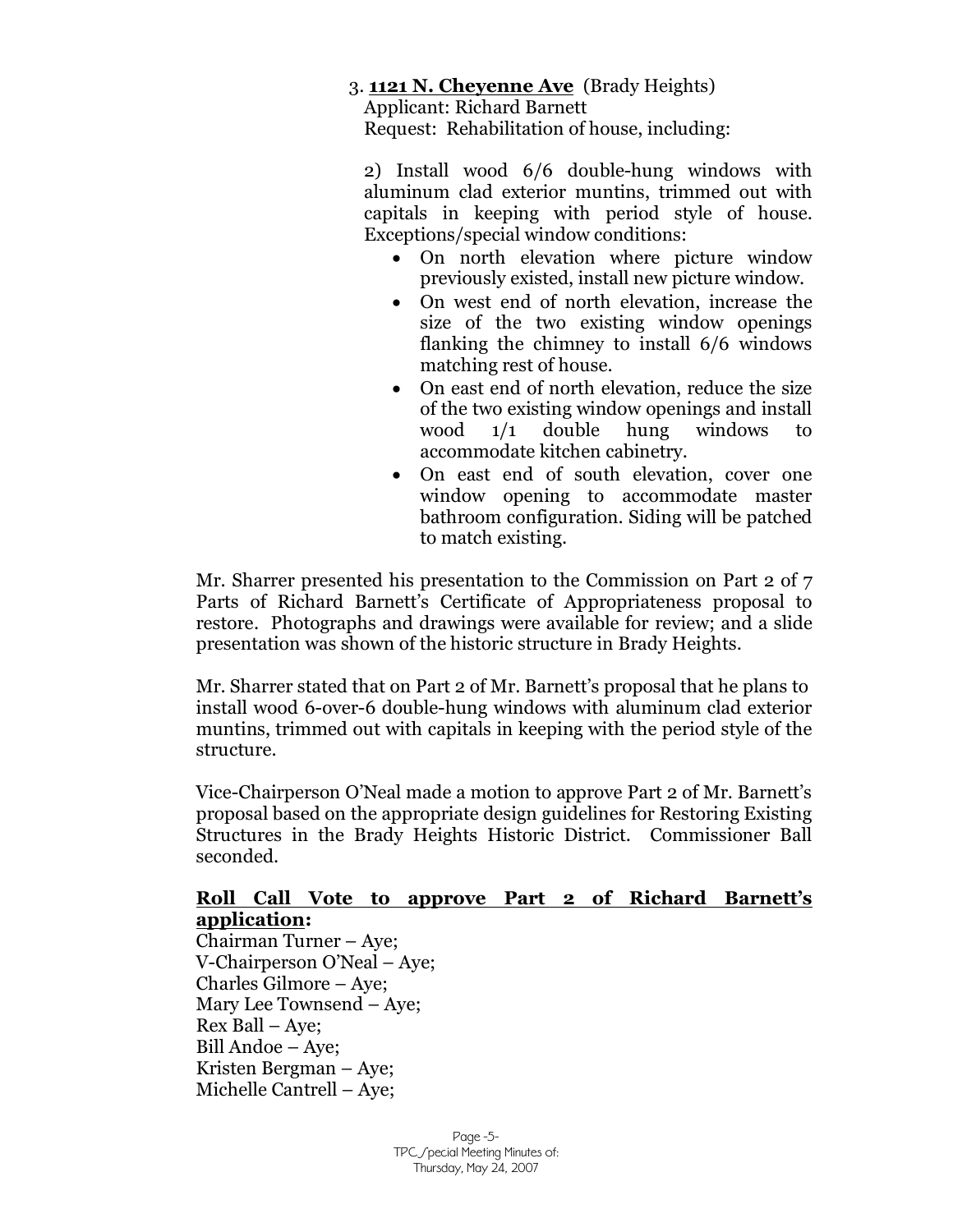Bob Winchester – Aye; & Alice Rodgers – Aye. The motion was **Approved Unanimously by members present and voting.**

*The Tulsa Preservation Commission Approved Part 2 of Richard Barnett's proposal based on Preferred Option, Paragraphs #1, & #2; and Second Preference, Paragraphs #1 & #2 for Restoring Existing Structures in the Brady Heights Historic District.*

> 3. **1121 N. Cheyenne Ave.** (Brady Heights) Applicant: Richard Barnett Request: Rehabilitation of house, including:

3) Remove deteriorated portion of chimney above roofline on north elevation, cover opening, and install roofing material. Chimney will remain from eaves to grade level.

COA Subcommittee Complete Application Date: 05-08-07

Mr. Sharrer presented his presentation to the Commission on Part 3 of 7 Parts of Richard Barnett's Certificate of Appropriateness proposal to restore. Photographs and drawings were available for review; and a slide presentation was shown of the historic structure in Brady Heights.

Mr. Sharrer stated that on Part 3 of Mr. Barnett's proposal that he plans to remove the deteriorated portion of the chimney above the roofline on the north elevation, cover the opening, and install roofing material. He added that the chimney will remain from eaves to grade level.

Vice-Chairperson O'Neal made a motion to deny Part 3 of Mr. Barnett's proposal based on the appropriate design guidelines for Restoring Existing Structures in the Brady Heights Historic District. Commissioner Townsend seconded.

# **Roll Call Vote to deny Part 3 of Richard Barnett's application:**

Chairman Turner – Aye to deny; V-Chairperson O'Neal – Aye to deny; Charles Gilmore – Nay; Mary Lee Townsend – Nay; Rex Ball – Nay; Bill Andoe – Nay; Kristen Bergman – Nay; Michelle Cantrell – Nay; Bob Winchester – Was not present during this vote;  $\&$ Alice Rodgers – Nay.

> Page -6- TPC Special Meeting Minutes of: Thursday, May 24, 2007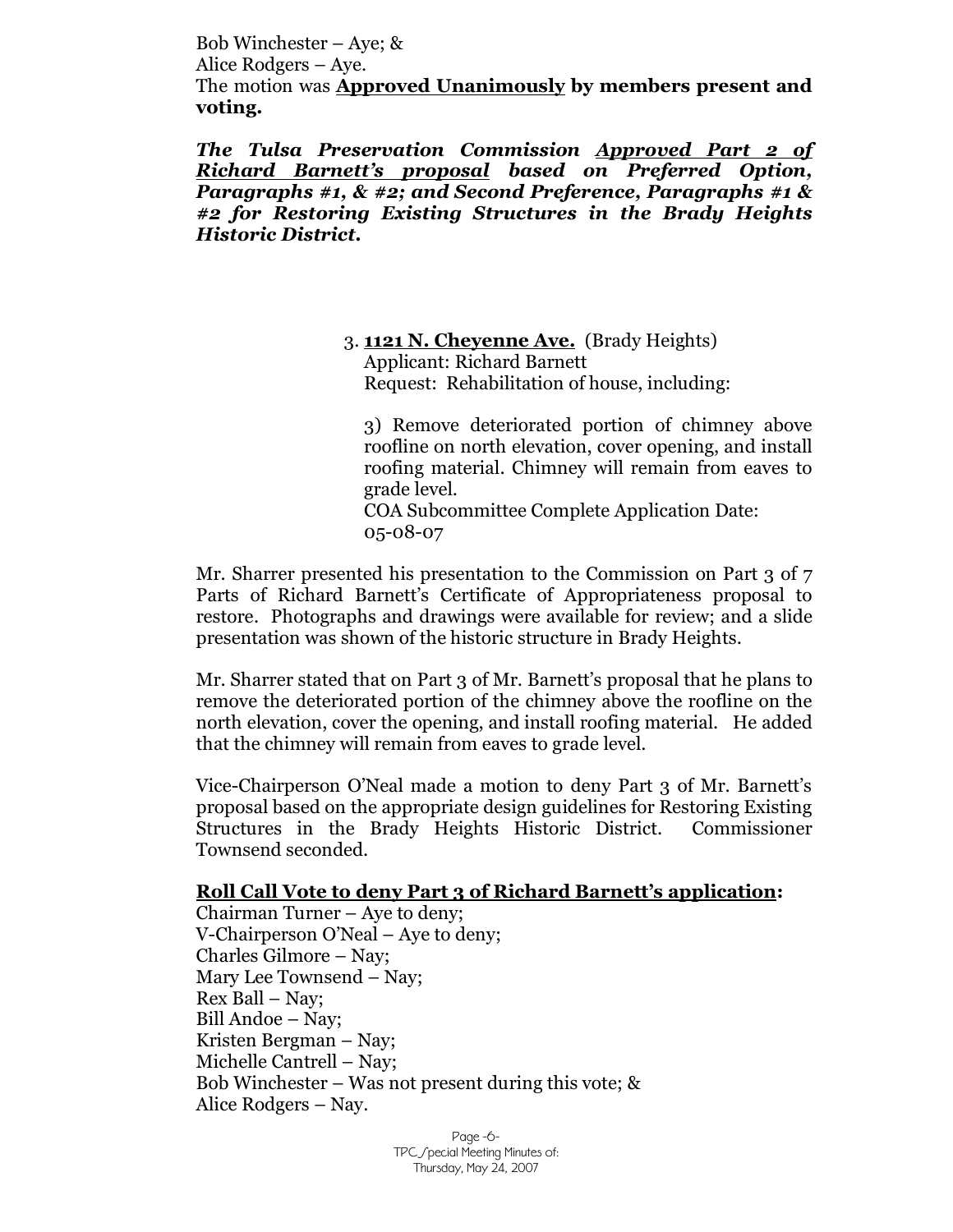# The motion was **FAILED by Majority by members present and voting.**

A second motion was made by Commissioner Townsend to approve Part 3 of Mr. Barnett's proposal based on the appropriate design guidelines for Restoring Existing Structures in the Brady Heights Historic District. Commissioner Bergman seconded.

# **Roll Call Vote to approve Part 3 of Richard Barnett's application:**

Chairman Turner – Nay to approve; V-Chairperson O'Neal – Nay to approve; Charles Gilmore –Aye; Mary Lee Townsend –Aye; Rex Ball –Aye; Bill Andoe –Aye; Kristen Bergman –Aye; Michelle Cantrell –Aye; Bob Winchester – Was not present during this vote; & Alice Rodgers –Aye.

The motion was **Approved by Majority by members present and voting.**

*The Tulsa Preservation Commission Approved Part 3 of Richard Barnett's proposal based on Roofs, Preferred Option, Paragraph #1 for Restoring Existing Structures in the Brady Heights Historic District.*

> 3. **1121 N. Cheyenne Ave.** (Brady Heights) Applicant: Richard Barnett Request: Rehabilitation of house, including:

4) Install new front door, wood with beveled glass. COA Subcommittee Complete Application Date: 05-08-07

Mr. Sharrer presented his presentation to the Commission on Part 4 of 7 Parts of Richard Barnett's Certificate of Appropriateness proposal to restore. Photographs and drawings were available for review; and a slide presentation was shown of the historic structure in Brady Heights.

Mr. Sharrer stated that on Part 4 of Mr. Barnett's proposal that he plans to install a new wood front door with beveled glass.

Vice-Chairperson O'Neal made a motion to approve Part 4 of Mr. Barnett's proposal based on the appropriate design guidelines for Restoring Existing Structures in the Brady Heights Historic District. Commissioner Ball seconded.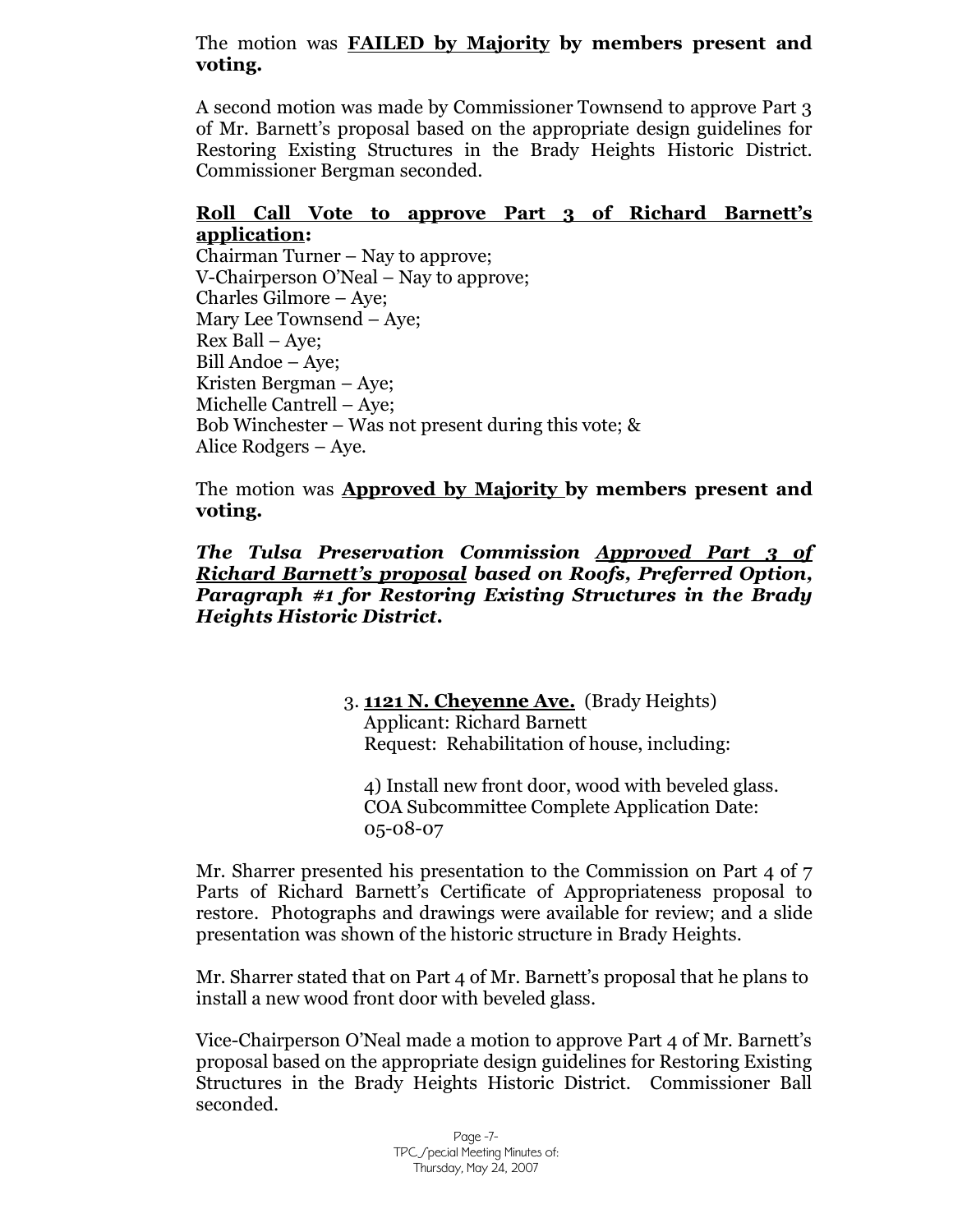# **Roll Call Vote to approve Part 4 of Richard Barnett's application:**

Chairman Turner – Aye; V-Chairperson O'Neal – Aye; Charles Gilmore – Aye; Mary Lee Townsend – Aye; Rex Ball – Aye; Bill Andoe – Aye; Kristen Bergman – Aye; Michelle Cantrell – Aye; Bob Winchester – Was not present during this vote; & Alice Rodgers – Aye. The motion was **Approved Unanimously by members present and voting.**

*The Tulsa Preservation Commission Approved Part 4 of Richard Barnett's proposal based on Second Preference, Paragraph #1 for Restoring Existing Structures in the Brady Heights Historic District.*

# **3. 1121 N. Cheyenne Ave** (Brady Heights) Applicant: Richard Barnett Request: Rehabilitation of house, including:

5) Remove center section of porch wall, which is not original to house, to add poured concrete front steps centered on front elevation per the original design of the house. Porch steps will lead down to small concrete landing with concrete steps down to front sidewalk.

6) Remove existing 4" x 4" posts currently serving as porch bracing, not original to house. In those locations, replicate the two original pairs of wood porch columns using the existing columns as design templates.

7) Install lattice between porch piers on hinges to allow access to storage under front porch.

COA Subcommittee Complete Application Date: 05- 08-07

Mr. Sharrer presented his presentation to the Commission on Parts 5 thru 7 of 7 Parts of Richard Barnett's Certificate of Appropriateness proposal to restore. Photographs and drawings were available for review; and a slide presentation was shown of the historic structure in Brady Heights.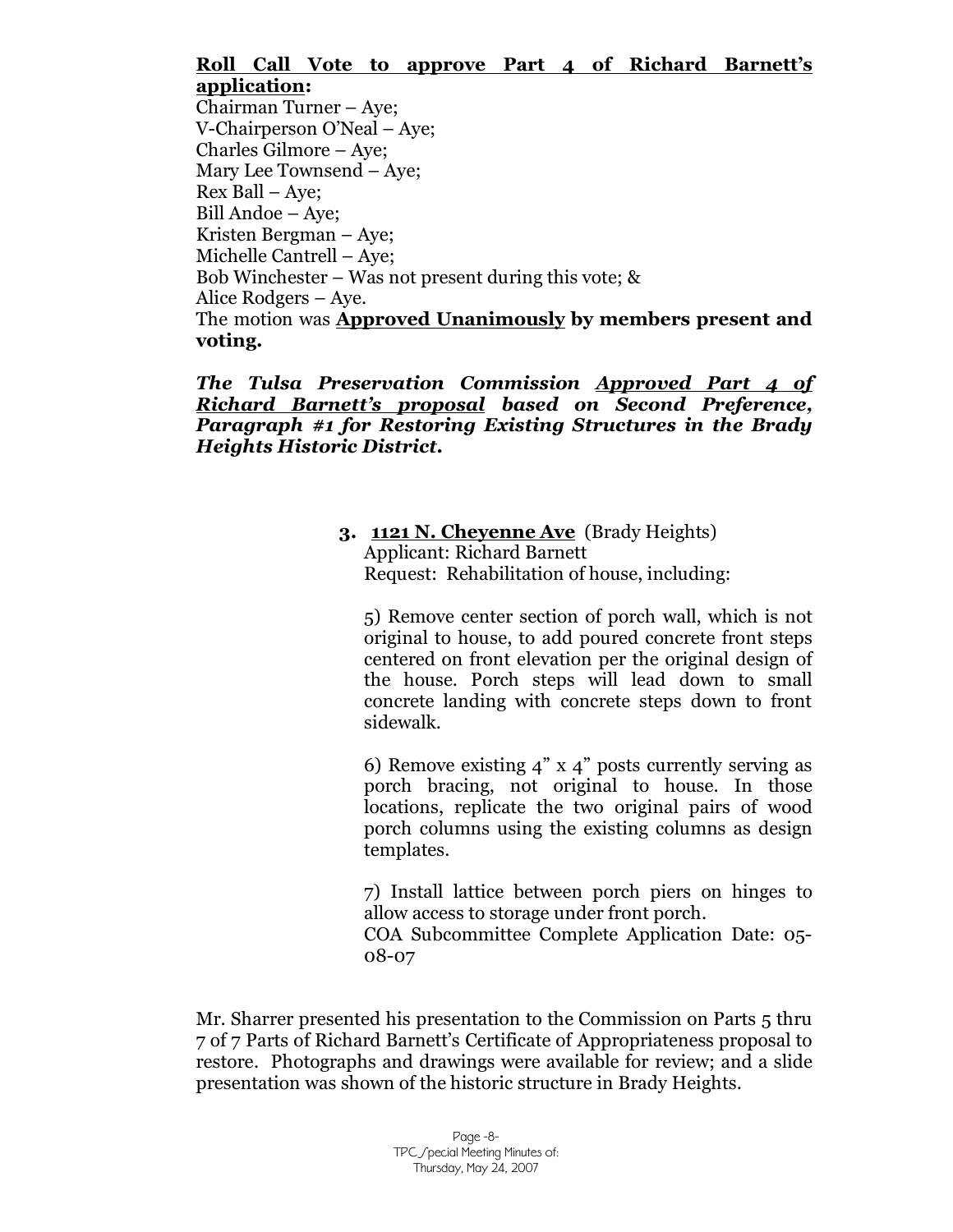Mr. Sharrer stated that on Parts 5 thru 7 of Mr. Barnett's proposal that he plans to remove the center section of the front steps; remove the existing 4"X4" posts that are not original to the house; and install lattice between the porch piers that are on hinges to allow access to storage under the front porch.

Vice-Chairperson O'Neal made a motion to approve Parts 5 thru 7 of Mr. Barnett's proposal based on the appropriate design guidelines for Restoring Existing Structures in the Brady Heights Historic District with the following conditions:

- $\Diamond$  To remove the wood steps on the south end of the front porch;
- $\Diamond$  To enclose the south end of the front porch with siding to match the rest of the porch; &
- To add a third porch column on the south end to match the three columns on the north end of the front porch. New column will match the existing in materials, dimensions and details.

Commissioner Ball seconded.

# **Roll Call Vote to approve Parts 5 thru 7 of Richard Barnett's application w/conditions:**

Chairman Turner – Aye; V-Chairperson O'Neal – Aye; Charles Gilmore – Aye; Mary Lee Townsend – Aye; Rex Ball – Aye; Bill Andoe – Aye; Kristen Bergman – Aye; Michelle Cantrell – Aye; Bob Winchester – Was not present during this vote; & Alice Rodgers – Aye. The motion was **Approved Unanimously by members present and voting.**

*The Tulsa Preservation Commission Approved Parts 5 thru 7 of Richard Barnett's proposal based on General Guidelines, Brady Heights property owners are strongly encouraged, in order of preference, to: Paragraphs #2 & #3; Porches, Preferred Option, Paragraph #1; & Second Preference, Paragraph #1 for Restoring Existing Structures in the Brady Heights Historic District.*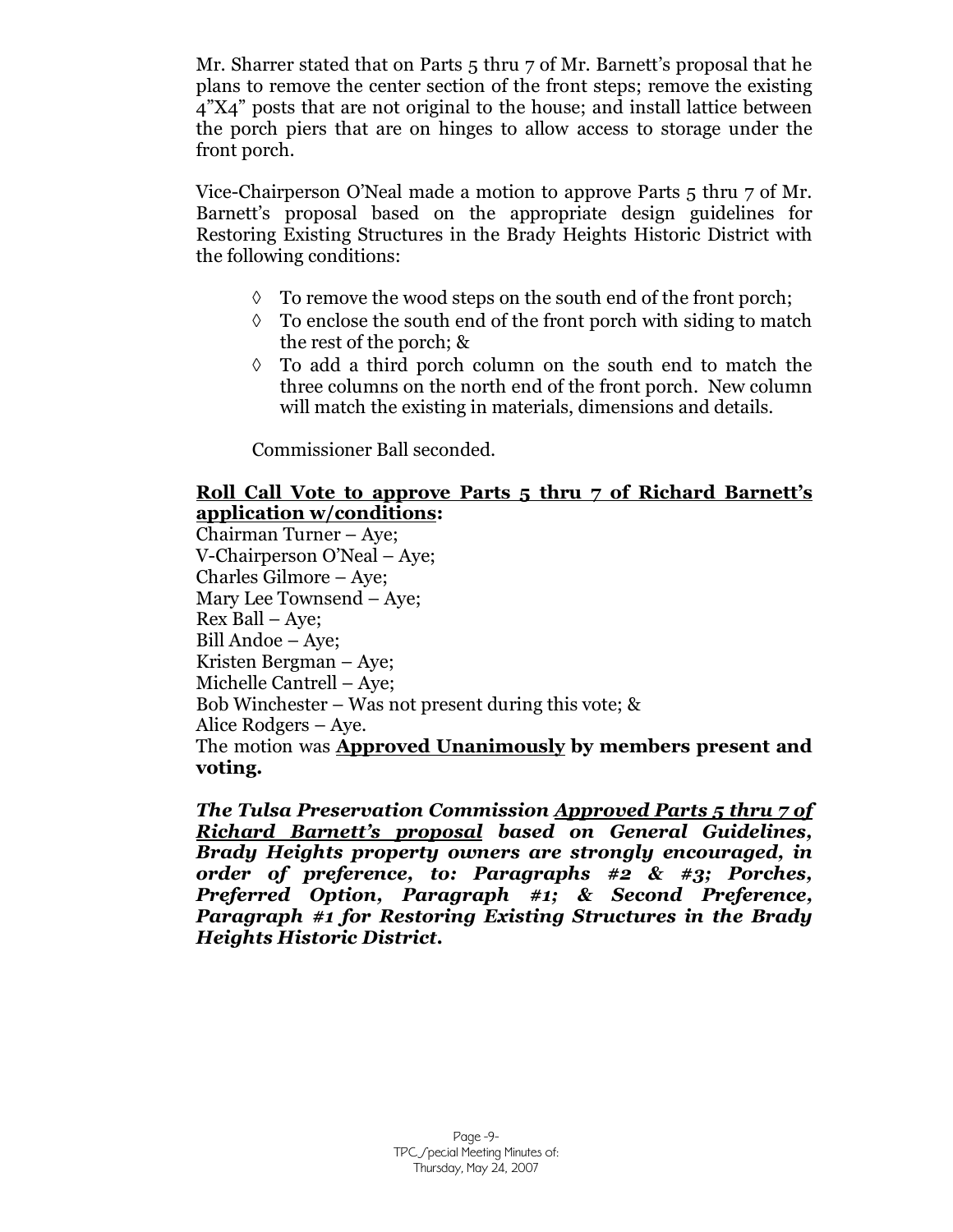# 4. **1543 Swan Drive** (Swan Lake) Applicant: Tony & Brenda Laizure Request: Replace and expand driveway toward west side of lot to allow homeowners to park vehicles offstreet. Driveway will be tinted concrete. Addition will

be screened by landscaping at curb. COA Subcommittee Complete Application Date: 05-08-07

Mr. Sharrer presented his presentation to the Commission on Tony & Brenda Laizure's Certificate of Appropriateness proposal for additions. Photographs and drawings were available for review; and a slide presentation was shown of the historic structure in Swan Lake.

Mr. Sharrer stated that the Laizures plan to replace and expand their driveway toward the west side of their lot to allow homeowners to park their vehicles off-street. He added that the driveway will be tinted concrete; and that the new addition will be screened by landscaping at the curb.

Vice-Chairperson O'Neal made a motion to approve the Laizure's proposal based on the appropriate design guidelines for Additions in Swan Lake. Commissioner Gilmore seconded.

# **Roll Call Vote to approve Tony & Brenda Laizure's application:**

Chairman Turner – Abstain; V-Chairperson O'Neal – Aye; Charles Gilmore – Abstain; Mary Lee Townsend – Aye;  $Rex$  Ball – Nay; Bill Andoe – Aye; Kristen Bergman – Aye; Michelle Cantrell – Aye; Bob Winchester – Nay;  $\&$ Alice Rodgers – Aye. The motion **FAILED by members present and voting.**

#### **5. Maple Ridge Entry Marker** (North Maple Ridge) Applicant: Michael Thompson Request: Construct entry marker for Maple Ridge neighborhood – 18" x 18" brick column with cut stone details, topped with planter, total height of 7'. COA Subcommittee Complete Application Date: 05-08-07

Mr. Sharrer presented his presentation to the Commission on Michael Thompson's Certificate of Appropriateness proposal for New Construction. Photographs and drawings were available for review; and a slide

> Page -10- TPC / pecial Meeting Minutes of: Thursday, May 24, 2007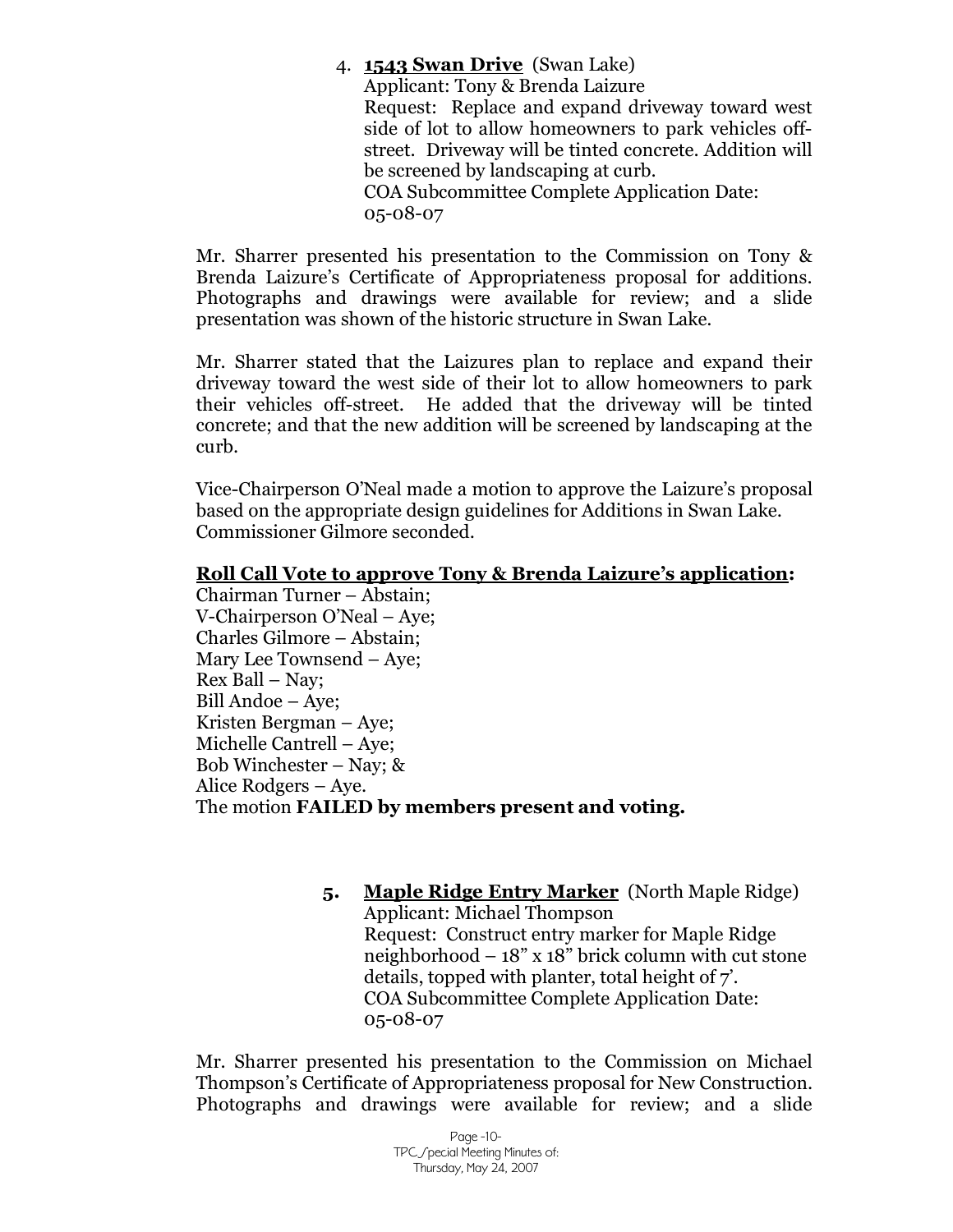presentation was shown of the new construction proposal in North Maple Ridge.

Mr. Sharrer stated that Mr. Thompson plans to construct an entry marker for the Maple Ridge neighborhood. He stated that the  $\gamma$  marker in height will be an  $18$ " x  $18$ " brick column with cut stone details, topped with planter.

Vice-Chairperson O'Neal made a motion to approve Mr. Thompson's proposal based on the appropriate design guidelines for New Construction in North Maple Ridge. Commissioner Andoe seconded.

# **Roll Call Vote to approve Michael Thompson's application:**

Chairman Turner – Aye; V-Chairperson O'Neal – Aye; Charles Gilmore – Aye; Mary Lee Townsend – Aye; Rex Ball – Aye; Bill Andoe – Aye; Kristen Bergman – Aye; Michelle Cantrell – Aye; Bob Winchester – Was not present during this vote;  $\&$ Alice Rodgers – Aye. The motion was **Approved Unanimously by members present and voting.**

*The Tulsa Preservation Commission Approved Michael Thompson's proposal based on guidelines for New Construction in North Maple Ridge Historic District.*

> **6. 1140 N. Cheyenne Ave.** (Brady Heights) Applicant: Nathan Pickard Request: Rehabilitation of existing, non-original front porch walls. Remove top course of concrete block to install cast concrete cap. Apply stucco to exterior face of concrete block walls; paint stucco to complement house. COA Subcommittee Complete Application Date: 05-08-07

Mr. Sharrer presented his presentation to the Commission on Nathan Pickard's Certificate of Appropriateness proposal to restore. Photographs and drawings were available for review; and a slide presentation was shown of the historic home in Brady Heights.

Mr. Sharrer stated that Mr. Pickard plans to rehabilitate the existing, nonoriginal front porch walls; and remove the top course of the concrete block to install a cast concrete cap. He added that he would like to apply stucco